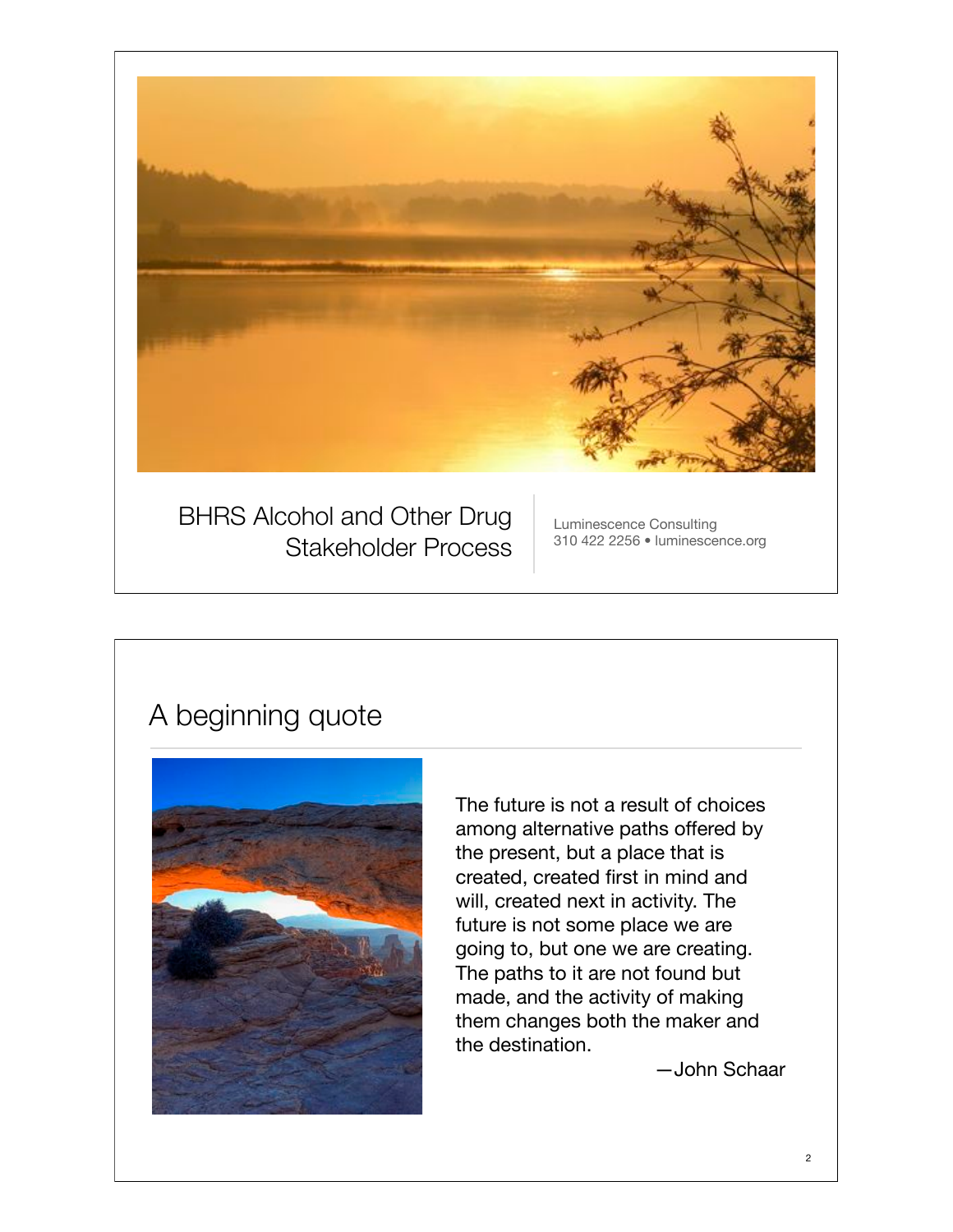

|            | <b>Interior</b>                                           | <b>Exterior</b>                                                                                                                                                 |
|------------|-----------------------------------------------------------|-----------------------------------------------------------------------------------------------------------------------------------------------------------------|
| Individual | Sustained commitment to:<br>Not-knowing<br>Non-attachment | Skills, behaviors, + public<br>commitments, including:<br>Distinguishing facts + stories<br>Listening with the intent to<br>understand<br>Positions + Interests |
| Group      | Sustained commitment to:<br>The scallop principle         | Structures + group practices,<br>including:<br>This stakeholder process<br>Tending to the relational field                                                      |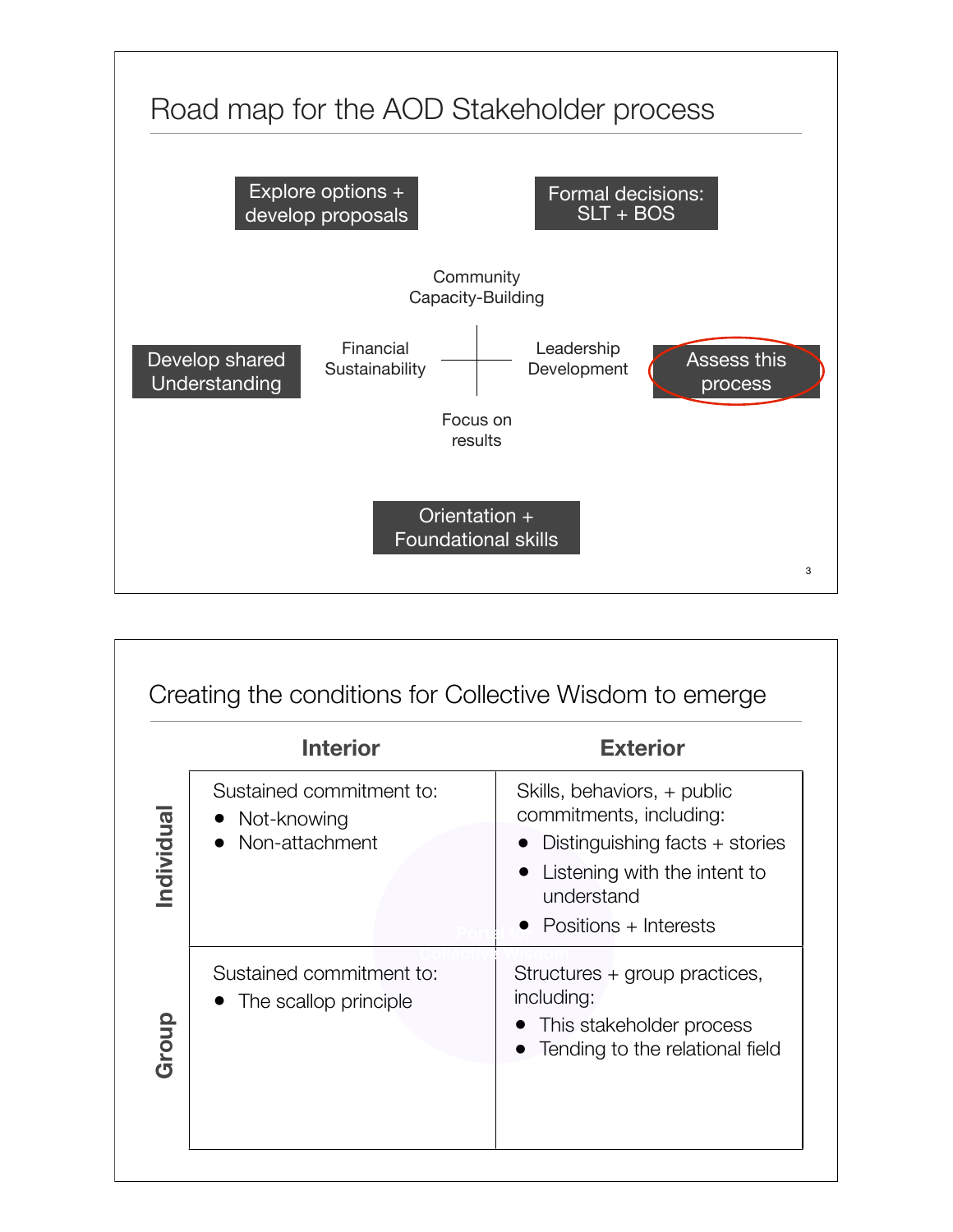

| <b>Consensus Recommendations</b> |                                               |                                                 |                  |              |  |  |  |
|----------------------------------|-----------------------------------------------|-------------------------------------------------|------------------|--------------|--|--|--|
| <b>AOD Program</b>               |                                               | $\textsf{Fed} + \textsf{other}$<br>public funds | <b>User Fees</b> | <b>Total</b> |  |  |  |
| 1                                | <b>Community Liaison</b>                      | 120,000                                         | 0                | 120,000      |  |  |  |
| $\overline{2}$                   | <b>Sober Living Services</b>                  | 0                                               | 119,621          | 119,621      |  |  |  |
| 3                                | <b>Post-detention services</b>                | 209,000                                         | O                | 209,000      |  |  |  |
| 4                                | <b>SRC Detox</b>                              | 394,525                                         | 38,706           | 433,231      |  |  |  |
| 5                                | <b>Day Treatment Services</b>                 | 228,216                                         | 26,694           | 254,910      |  |  |  |
| 6                                | <b>Community-located OP</b><br>+ IOP services | 298,037                                         | 46,580           | 344,617      |  |  |  |
| 7                                | <b>Non-SRC Residential</b>                    | 140,000                                         | 0                | 140,000      |  |  |  |
|                                  |                                               |                                                 | <b>Total</b>     | 1,621,379    |  |  |  |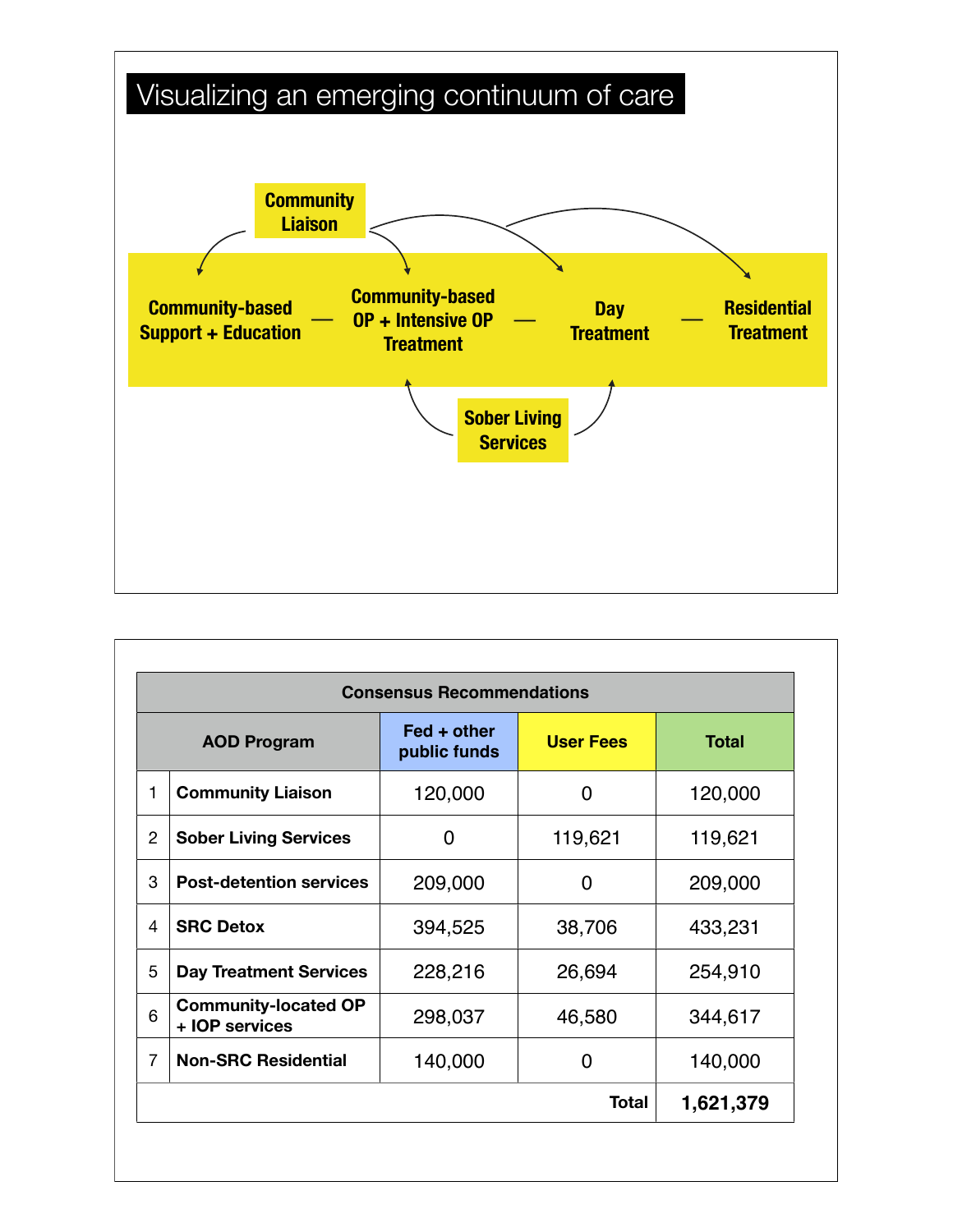

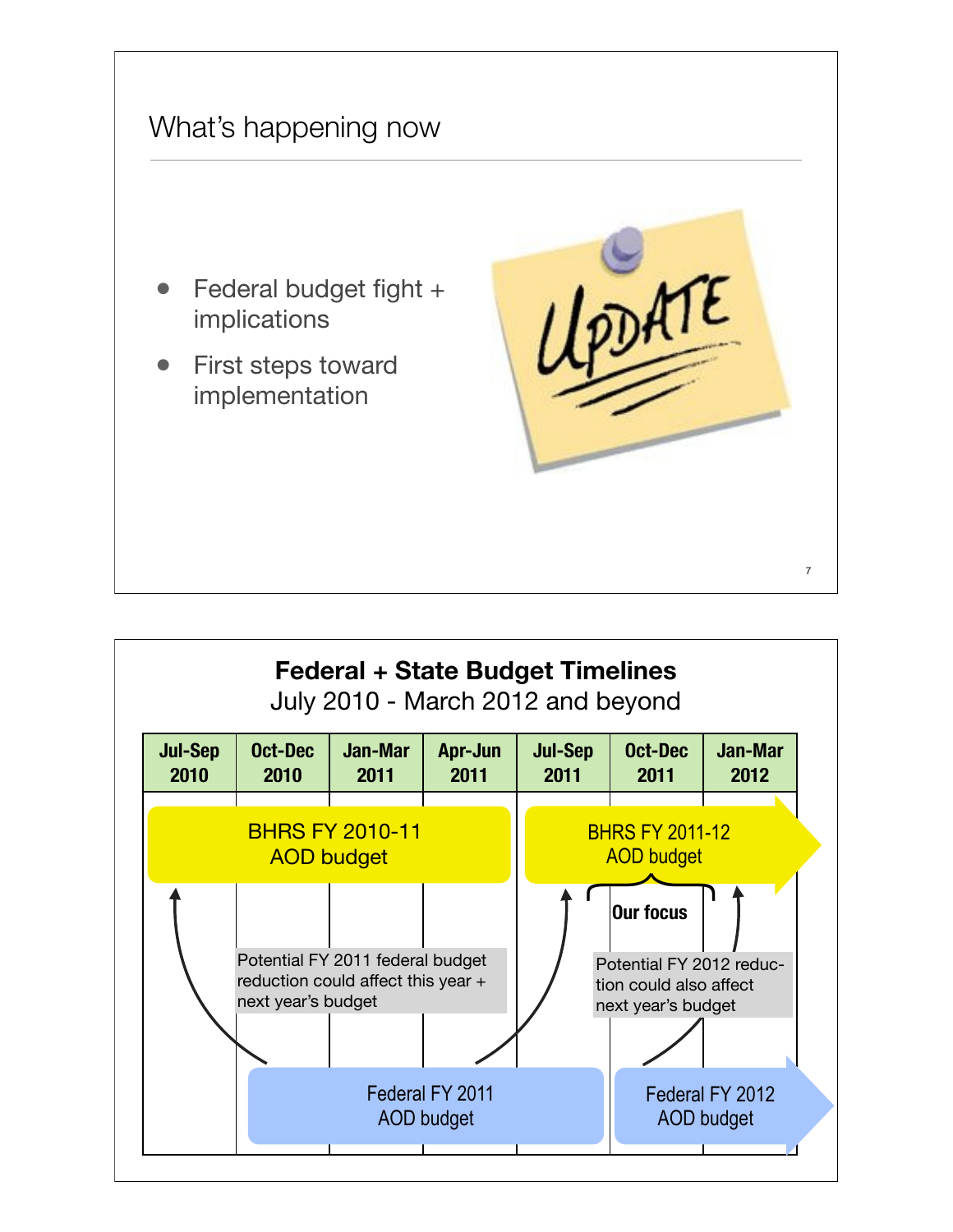### Responding to these developments

Once we know the Federal budget resolution for FY 2010-11, then:

- SLT develops revised budget proposal for FY 2011-12
- Delegates meet to review SLT proposal and offer feedback (early May)
- SLT submits revised budget proposal to CEO
- And . . . may have to do this again once Federal FY 2011-12 budget is finalized



#### First steps toward implementation

- RFP process for communitybased IOP services
- Working on job description for Community Liaison
- Other steps underway



9